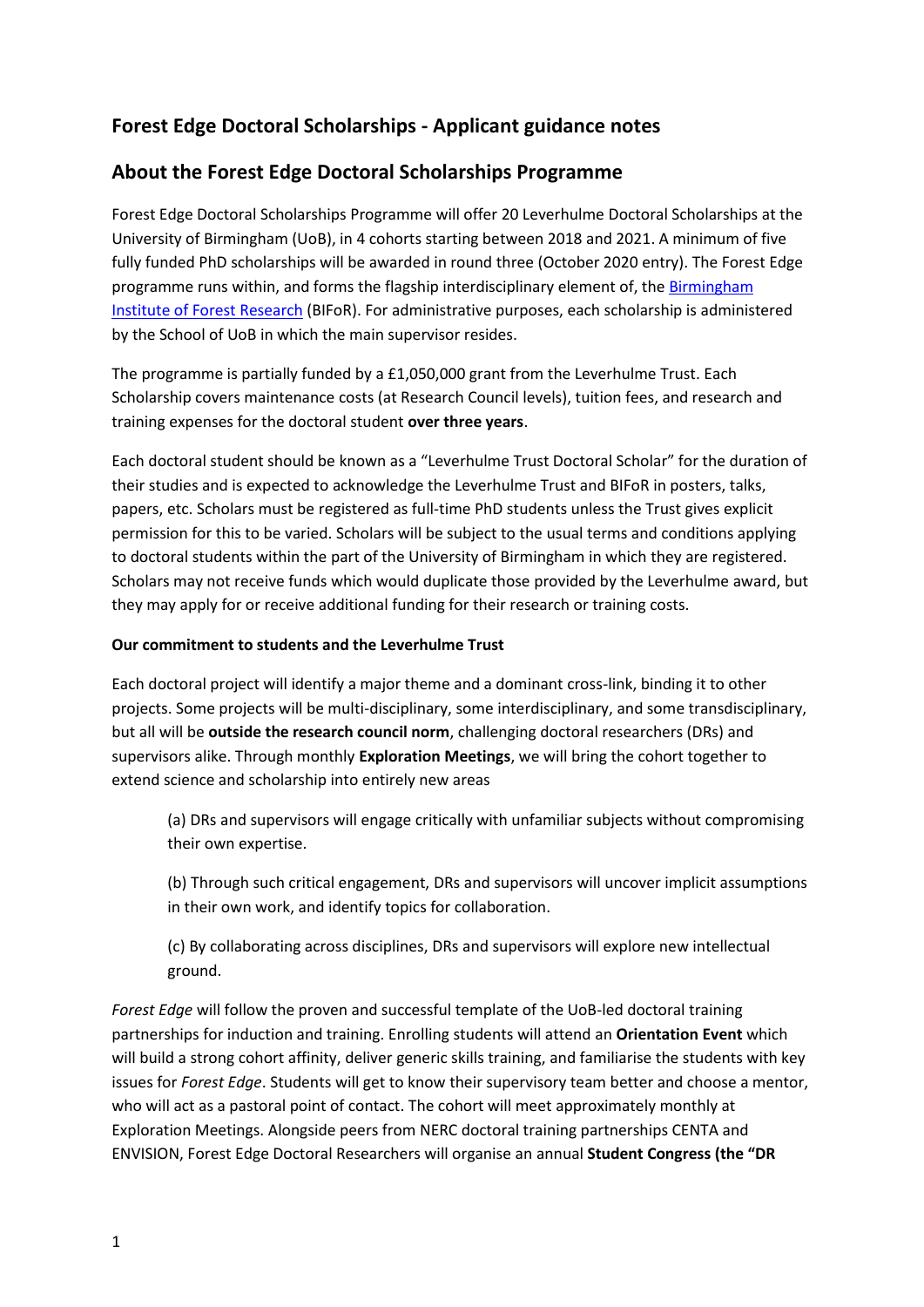**Forest" conference)**, at which will DRs will present their project and network with their peers, academic colleagues, and stakeholders.

*Forest Edge* will offer a comprehensive training programme to develop DRs and prepare them for post-PhD life in industry, academia, and other sectors. Transferable research technique and softskills-based development provision is already available to us via existing doctoral training partnerships. To this broad palette will be added key *Forest-Edge*-specific development. Students will be expected to complete at least 40 credits of assessed training (out of a total of >320 credits available) predominantly in the first two years of study.

### **Scholarship value and duration**

The award comprises:

- Full payment of tuition fees at Research Councils UK fee level for year of entry (£4,327 in 2019/20), to be paid by the University;
- An annual maintenance grant at current UK Research Councils rates (national minimum doctoral stipend for 2019/20 is £15,009), to be paid in monthly instalments to the Leverhulme Trust Doctoral Scholar by the University.
- All studentships will come with a minimum of £3,000 Research Training Support Grant. This can be increased, if there are justified project costs, up to a maximum of £12,000. Supervisors should indicate from where any further costs necessary for the project will be sourced.

Funding is available for UK or EU students only. Up to 12 Forest Edge PhD Scholarships will be advertised in round one. The tenure of the award can be for up to 3 years (36 months). Maximum registration for the PhD degree at UoB is four years.

### **Themes**

Projects involving joint supervision across schools or colleges are encouraged. This Doctoral Scholarship Programme (DSP) will coalesce around a single Organising Principle:

*'to determine to what extent Forest existence, form, and function emerge from detailed interactions within and across scales, from molecules, to individual organisms, to communities and societies.'*

Projects must align with one of the following themes:

- **A. Values and meanings** How (historically, currently, and in the future) do the ways we value forests influence their form, function, and, indeed, their existence?
- **B. Change drivers and resilience** Which 'tipping points' and 'great leaps forward' emerge from the adaptation of forests to changing environments? Can we design interventions to enhance forest resilience?
- **C. Communication cascades** How does communication at molecular, ecological, and social scales determine the functioning of forests? To what extent can we safely alter communication within and across scales to promote beneficial outcomes?

Cutting across these themes are two further, cross-linking, perspectives: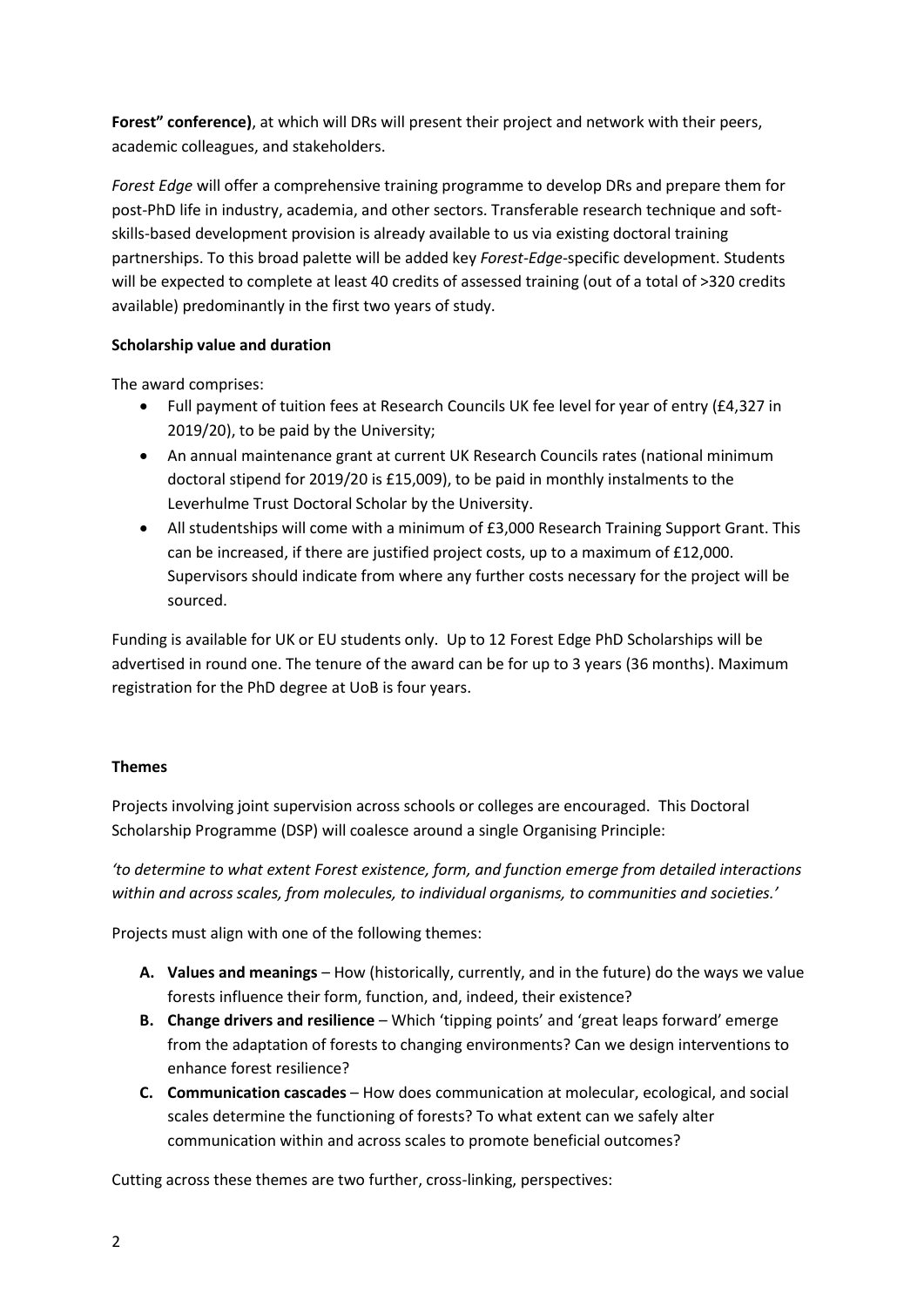- I. **Scales of space and time** How far must forests extend, and how long must they persist, to perform specific cultural, socio-economic, or ecological functions? How can human and forest time and space scales be reconciled?
- II. **Complexity:** how patterns emerge Where and when do critical sites and situations appear in forests? How can models that embrace complexity enhance our understanding of ecosystem processes?

Each doctoral project proposal must identify a major theme (A-C) and a dominant cross-link (I-II), binding it to other projects. Some projects will be multi-disciplinary, some interdisciplinary, and some transdisciplinary, but all will be outside the research council norm, challenging doctoral researchers (DRs) and supervisors alike.

### **Terms and conditions**

Full terms and conditions for the scholarships are available here: [https://www.leverhulme.ac.uk/sites/default/files/LDS\\_T%26C\\_2017.pdf](https://www.leverhulme.ac.uk/sites/default/files/LDS_T%26C_2017.pdf)

#### **How to apply**

Apply directly via the University of Birmingham Postgraduate application system, the Postgraduate portal, by clicking 'Apply online' on the relevant project listed here:

Within the application, at the 'Programmes open for Admission' page, please select 'PhD Forest Edge (Lever Trust).

Please detail the advertised supervisor and project title under the 'Research Information' section of the application form.

Please note, as a standard application process, you will be asked to submit a proposal as part of your application. Please complete " PhD Forest Edge: project title" for this section as you will be applying for an established project by the supervisor.

You can use our [advice and guidance pages](https://www.birmingham.ac.uk/postgraduate/courses/apply-pg/index.aspx) as you complete your application. Applications should include a statement of research interests. We encourage you to contact prospective supervisors informally to discuss the project.

Successful applicants are expected to start their research project from September 2018.

## **Forest Edge PhD Scholarships application timetable**

| <b>Key Dates</b> | Event                                                        |
|------------------|--------------------------------------------------------------|
| 12 December 2019 | Forest Edge PhD Scholarships projects advertised.            |
| 10 February 2020 | Deadline for students to submit Forest Edge PhD application. |
| 21 February 2020 | Selection of candidates to be interviewed.                   |
| 9-14 March 2020  | Candidates interviewed.                                      |
| 19 March 2020    | Offer acceptance deadline                                    |
| 1 October 2020   | Successful candidates will commence PhD study.               |